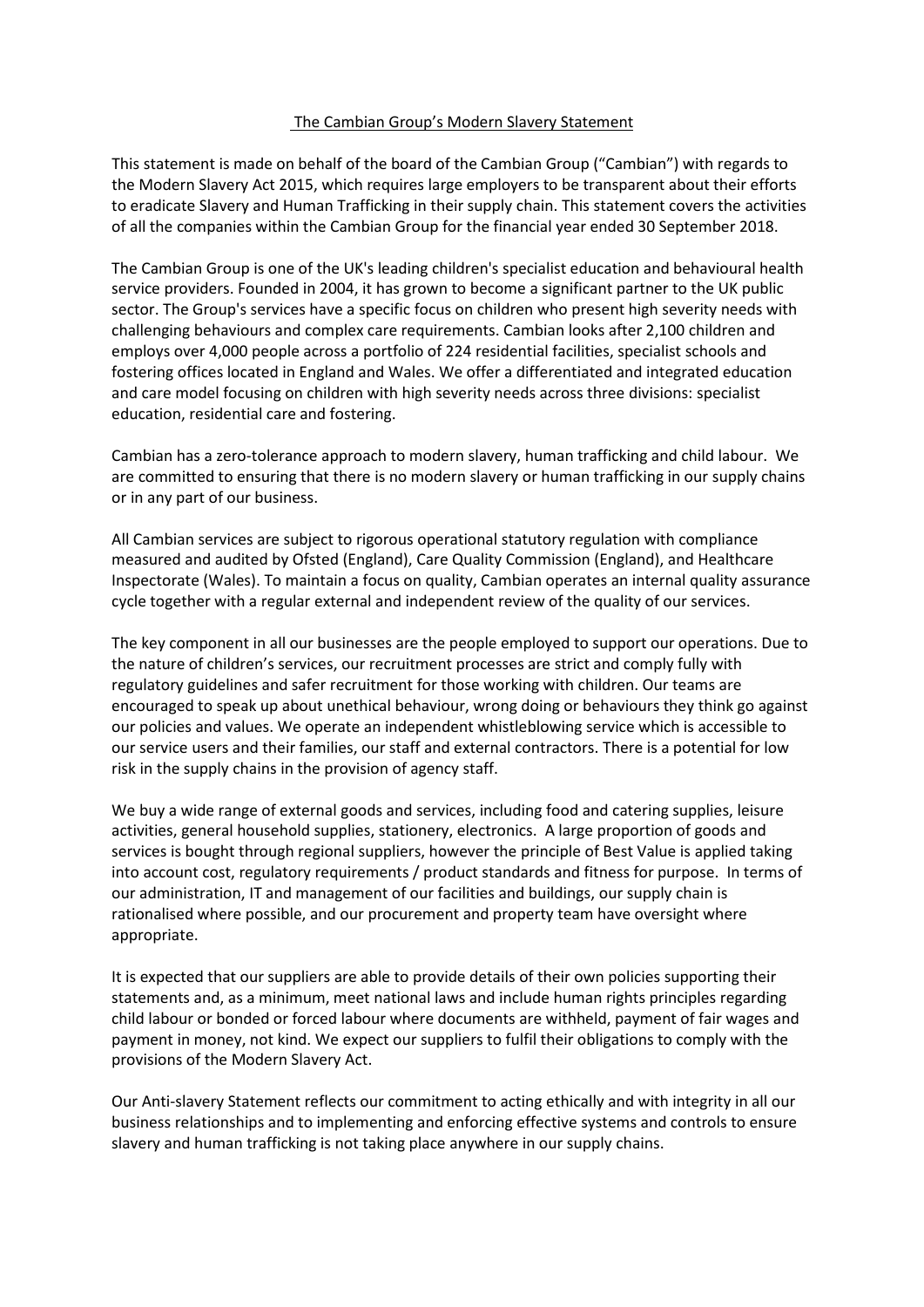# **Policies**

We operate a number of internal policies to ensure that we are conducting business in an ethical and transparent manner. These include:

- Whistleblowing Policy: aimed principally at our employees but also available to others performing functions in relation to the Company, such as agency workers and contractors. All concerns can be reported through this procedure which extends to human rights violations including modern slavery. All reports will be fully investigated and appropriate remedial action taken. In addition to the policy, the Company carries out workshops with staff so that they understand their obligations with regard to flagging concerns via Cambian's whistleblowing process.
- Child Protection and Safeguarding Policy: the policy provides staff and volunteers with the guidance they need in order to keep all individuals safe and secure in any of our settings. It defines modern day slavery as a safeguarding risk faced by young people in our care and outlines our staff's responsibilities in recognizing and responding to this.
- Children at Risk of Child Sexual Exploitation: the policy is in place to ensure that all children and young people are protected from harm and exploitation and that their welfare is promoted. It ensures that staff are able to understand their individual duty of care, be accountable and ensure all Legislative Requirements are met.
- Grievance Policy: This is aimed at receiving grievances or concerns about our care provision or conduct. All of these will be fully investigated and appropriate remedial actions taken. Additionally we work closely with our social care and health partners ensuring our safeguarding policies and procedures dovetail with local procedures and best practice.
- Complaints Policy: Cambian takes all complaints and comments seriously. It aims to promote an open culture and will be responsive where such issues are raised, in a transparent and robust manner. Cambian fully supports an individual's right to refer any complaint, at any stage to an external body. In addition, all sites receive an independent visitor who on a monthly basis and some operate a link advocate; both of whom can support individuals who wish to make complaints. Contact details for both the independent visitor and advocate are made available to all service users.
- Policy and Procedure for Independent Visitors: the purpose is to provide opportunities for individuals, parents/carers and staff to meet or contact the Independent visitors and discuss any safeguarding, welfare or other concerns relating to individuals. This again adds an additional element of safeguarding.
- Recruitment Policy: including conducting eligibility to work in the UK checks for all employees to safeguard.
- Use of Overtime, Relief and Agency Staff Policy: we expect that all agencies which supply Cambian ensure that staff are screened and vetted in line with best practice and relevant legislation to ensure authentic and legal documentation, right to work in the UK and identity, as well as assessing for any concerning behaviours/fears/pay or banking irregularities or health issues that may require further review in line with combating Modern Slavery.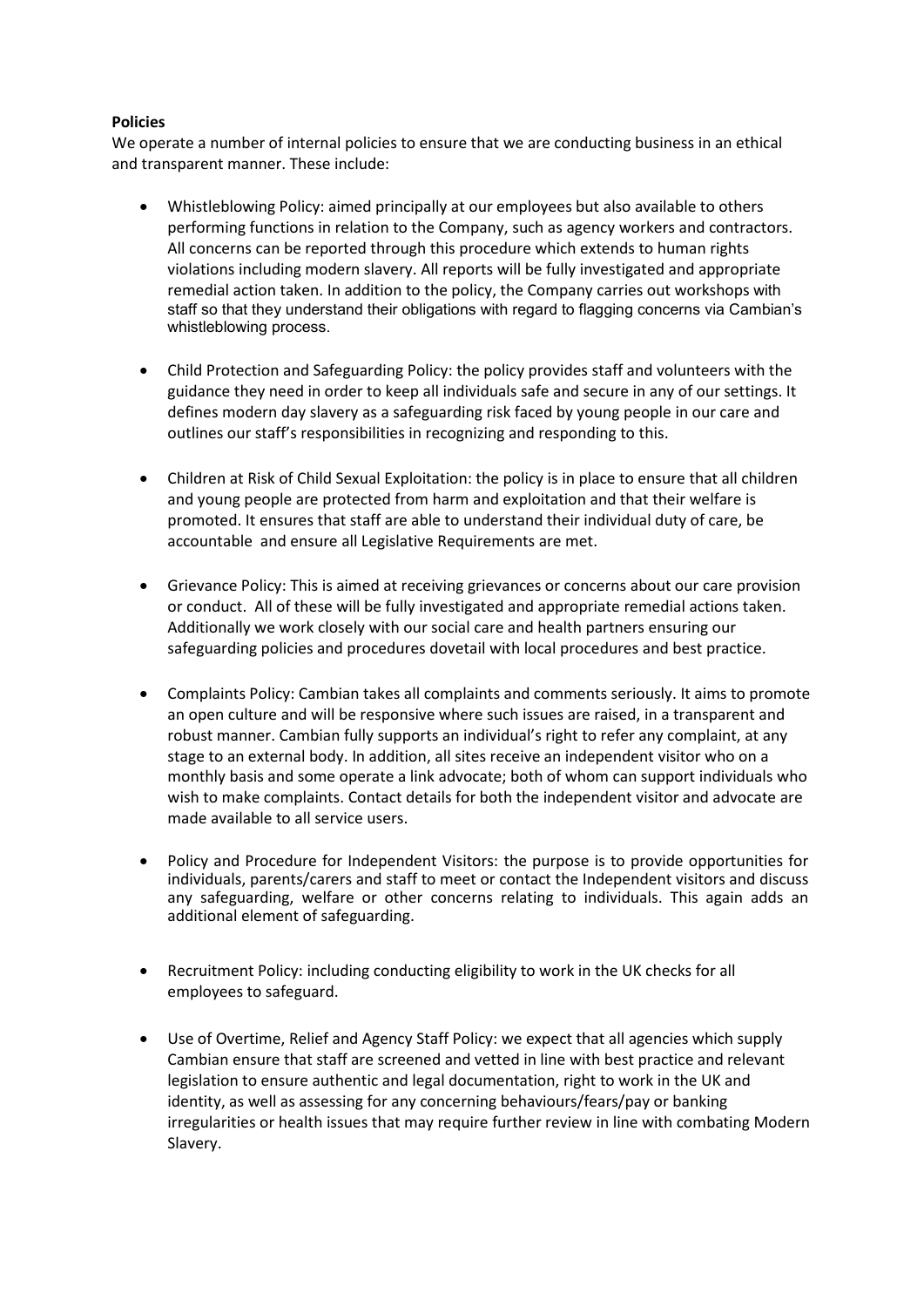- Anti-Bribery and Corruption Policy: it is our policy to conduct all of our business in an honest and ethical manner. We are committed to acting professionally, fairly and with integrity in all our business dealings and relationships.
- The Procurement Policy: Compliance with this policy enables staff to maintain proper standards of fairness, probity and integrity in business relationships with all suppliers and subcontractors. It is viewed in conjunction with the Company's Procurement Code of Conduct.

We have in place systems to:

- Identify and assess potential risk areas in our supply chains.
- Mitigate the risk of slavery and human trafficking occurring in our supply chains.
- Monitor potential risk areas in our supply chains.
- Protect whistle blowers.

The Company confirms that prior to any supplier being included on our supply chain they have policies and procedures that are congruent with our intention to combat slavery and human trafficking.

If suppliers do not have their own Modern Slavery statement/policy, we will make our statement available and obtain assurances of the supplier's commitment to follow prior to supply commencing. If, after supply commences, we believe there is an actual breach or risk of breach, we will investigate this following our Complaints and/or Serious Untoward Incident Policy.

To ensure a high level of understanding of the risks of modern slavery and human trafficking in our supply chains and our business, our employees are encouraged to identify and report any potential breaches of our anti-slavery policy and we have in place protection for whistle blowers.

## **Direct Communication**

The Company encourages members of the public or people not employed by us to write, in confidence, to the Company's Chief Operating Officer to raise any concern, issue or suspicion of modern slavery in any part of our business.

We will know the effectiveness of the steps that we are taking to ensure that slavery is not taking place within our business or supply chain if no reports are received from employees, the public, or law enforcement agencies or local safeguarding teams to indicate that modern slavery practices have been identified.

## **Safeguards**

We aim to encourage openness and will support anyone who raises genuine concerns in good faith under this statement, even if they turn out to be mistaken. We are committed to ensuring no one suffers any detrimental treatment as a result of reporting in good faith their suspicion that modern slavery of whatever form is or may be taking place in any part of our business. Detrimental treatment includes dismissal, disciplinary action, threats or other unfavourable treatment connected with raising a concern. The Company will accept and take seriously concerns communicated anonymously. However, retention of anonymity does render investigations and validation more difficult and can make the process less effective. Individuals are therefore encouraged to put their names to allegations. Any claims or allegations made which are found to be malicious or vexatious will result in disciplinary action being taken against the individual. Staff are hereby informed of the Modern Slavery Helpline on 0800 0121 700 in accordance with the training recommendations of "Transparency in Supply Chains etc. A practical guide" (Guidance issued under section 54(9) of the Modern Slavery Act 2015).

## **Approval**